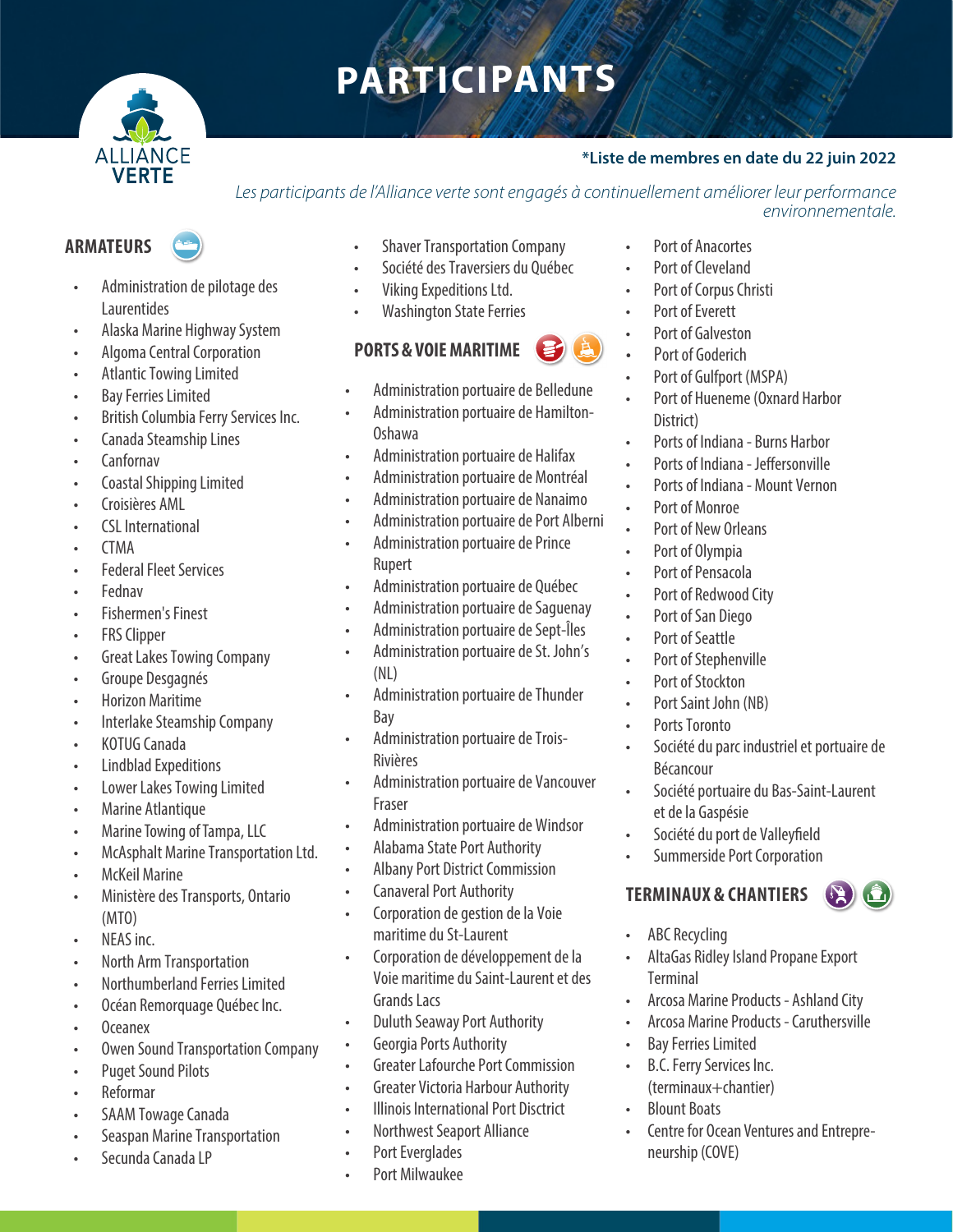# **PARTICIPANTS**



Les participants de l'Alliance verte sont engagés à continuellement améliorer leur performance *environnementale.*

## **TERMINAUX & CHANTIERS** (suite)

- Ceres Terminals Inc.
- Ciment McInnis Inc.
- DP World Prince Rupert
- Empire Stevedoring Company Ltd (Mtl)
- Énergie Valero Raffinerie Jean-Gaulin
- Énergie Valero Terminal de Gaspé
- Énergie Valero Terminal de Montreal Est
- Federal Marine Terminals
- Fincantieri ACE Marine
- Fincantieri Marinette Marine
- G3 Canada Limited (Hamilton, Québec, Thunder Bay, Trois-Rivières, Vancouver)
- GCT Global Container Terminals Inc.
- Glencore (Installation Port de Québec)
- Great Lakes Shipyard
- Groupe Desgagnés (Relais Nordik Sept-Îles)
- Groupe pétrolier Norcan
- Groupe Somavrac Fonbrai (Grande-Anse)
- Groupe Somavrac Porlier Express (Sept-Îles)
- Groupe Somavrac Servitank (Bécancour)
- Heddle Shipyards
- Hendry Marine Industries
- Industries Océan Inc.
- - Integrated Logistics
	- Irving Shipbuilding Inc.
	- Kildair Service ULC
	- Les services maritimes Valport
	- Logistec Corporation
	- Logistec USA
	- Marine Atlantic
	- Metro Ports Burns Harbor
	- Metro Ports Galveston
	- Motive Power Marine
	- Neptune Terminals
	- New Orleans Terminal LLC
	- Northumberland Ferries Limited
	- Oceanex Inc.
	- Owen Sound Transportation Company
	- Pacific Coast Terminals
	- Patriot stevedoring  $+$  Logistics, LLC
	- Picton Terminals
	- Point Hope Maritime Ltd.
	- Ports America Group
	- PSA Halifax
	- QSL America NASCO
	- OSL Canada Inc.
	- Rio Tinto Alcan (Port-Alfred)
- RJ MacIsaac Construction Ltd.
- Seaspan Shipyards
- Shelburne Ship Repair Limited
- Société Terminaux Montréal Gateway
- Southern Fleet and Logistics Group, LLC
- Squamish Terminals Ltd. (Western Group)
- SSA Marine
- **Sterling Fuels Limited**
- **Termont Montréal**
- Tidal Coast Terminals Ltd.
- Trans Mountain (Westridge Terminal)
- TraPac (Los Angeles)
- Trigon
- Tymac Launch Service Ltd.
- Valleytank
- Washington State Ferries
- Waterfront Petroleum Terminal Company
- Waterson Terminal Services LLC
- **West Coast Reduction**
- Western Stevedoring (Lynnterm)
- Westshore Terminals
- Yellowline Asphalt Products Ltd.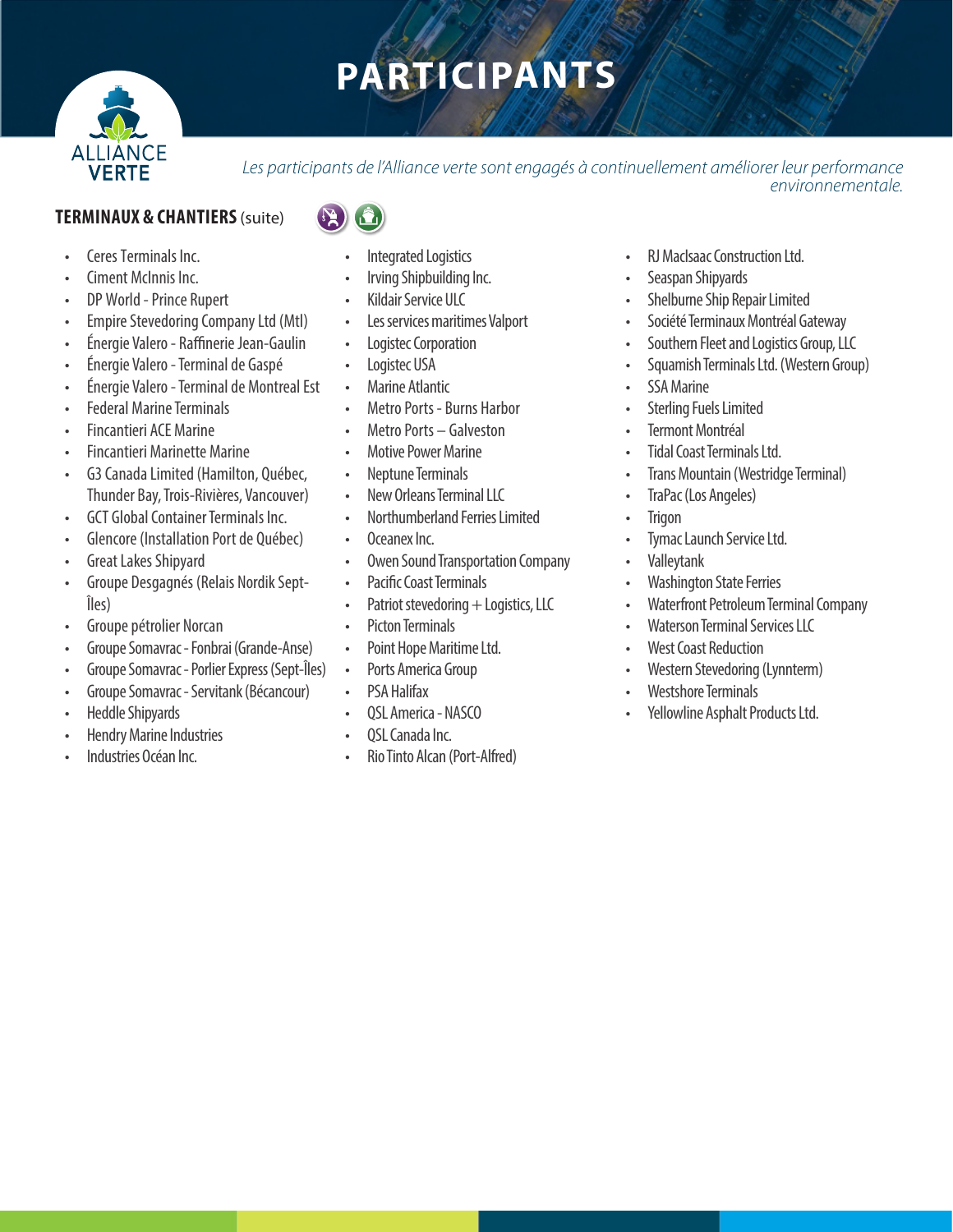# **PARTENAIRES**



Les partenaires de l'Alliance verte regroupent des fournisseurs de services, produits, technologies *et/ou équipements permettant aux participants de l'Alliance verte d'améliorer leur performance environnementale.*

#### **FOURNISSEURS DE PRODUITS, SERVICES ET TECHNOLOGIES**

- Aderco International SA
- Alterum
- Anchor Sandblasting and Coatings
- Air Testing Services Inc.
- B2B Industrial, Inc.
- Beaverlabs Software Inc.
- Bell Marine & Mill Supply
- Bilge Clean Ltd
- Centre Environnement C.R.
- Certified Laboratories
- Colliers Project Leaders
- Conflow Technologies
- CRC Distribution
- Drew Marine
- DSS Group of Companies
- Dynamat Inc.
- ECOncrete
- Enerburn catalyseur de combustiondiesel
- Enhanced Fuel Solutions
- EnviroBlu Solutions Inc.
- Envirolin Canada
- EnviroPorts
- Eolyss
- FuelTrust
- GFL Environmental Services Inc.
- GHGES Marine Solutions
- Global Spatial Technology Solutions Inc.
- GlobalTech Fluids
- Graphite Innovation & Technologies
- Hempel (Canada) Inc.
- Hermont Marine
- InfraSOLS
- InnovMarine Inc.
- Jasco Applied Sciences
- Lucent Water, LLC
- MIRAPAKON
- MOL Techno-Trade, Ltd.
- Moran Environmental Recovery
- MRA Solutions
- Multi-Électronique (MTE) Inc.
- Nanotech Eco Solutions CDN Inc.
- OneOcean Group
- OpDAQ Systems
- Opsealog
- **Ortec Environnement Services**
- Peinture Internationale
- Phoenix Lighting
- Republic Services
- Rise-x.io
- R. W. Fernstrum & Company
- Sanexen
- **SCADALLIANCE**
- Schneider Electric
- Seagulf Marine Industries Inc.
- **SGS Marine Services North America**
- **Shield Group**
- Ship 2 Shore Inc.
- SINTO
- Soft dB Inc.
- Telops
- **Telpay**
- The Energy Conservation Group
- Thordon Bearings Inc.
- **Total Bio Solution LLC**
- Total Marine Solutions Inc.
- **Tritium**
- Turbo Systems Canada Inc. / ABB Inc.
- Universal Environmental solutions, LLC
- Urgence Marine Inc.
- Urgence Portuaire
- VapCor Inc.
- Vard Electro Canada
- Wärtsilä Canada
- Watson Gloves
- Whale Seeker
- XBEE Enzyme Fuel Technology

### **SOCIÉTÉS DE CLASSIFICATION ET DE VÉRIFICATION**

- Canadian International Bureau of Shipping
- DNV
- Lloyd's Register Marine North America
- RightShip

### **SECTEUR ÉNERGÉTIQUE**

- AmmPower Corp.
- **Energir**
- Kamelot Marine Services LLC
- **Methanex**
- Puget LNG
- REV LNG, LLC

#### **R&D, INTERVENTION, FORMATION & COOPÉRATION**

- Centre de simulation et d'expertise maritime (CSEM)
- Innovation maritime
- Marine Exchange of Puget Sound
- Société d'intervention maritime de l'Ouest du Canada
- TRIOX Urgences Environnementales

### **PILOTAGE**

**Central** 

**INGÉNIERIE**

• CBCL Limited **Concept Naval** 

Inc., PBC • EcoLogix Group **EEM Gestion ESS** • Englobe **Envirochem** 

• Hemmera • HydroComp, Inc.

• The BC Coast Pilots Ltd.

• Aluminerie Alouette • K+S Windsor Salt Ltd. • Quickload CEF • Novaporte

**EXPÉDITEURS, GESTIONNAIRES DE FLOTTE ET SERVICES LOGISTIQUES**

**CONSULTANTS ENVIRONNEMENT /** 

• BCA Environmental Consultants, LLC<br>• Canal Marine & Industrial Inc.

• EA Engineering, Science, and Technology,

• Groupe-Conseil Génipur inc.

• Administration de pilotage des Grands Lacs

• Administration de pilotage du Pacifique • Corporation des pilotes du St-Laurent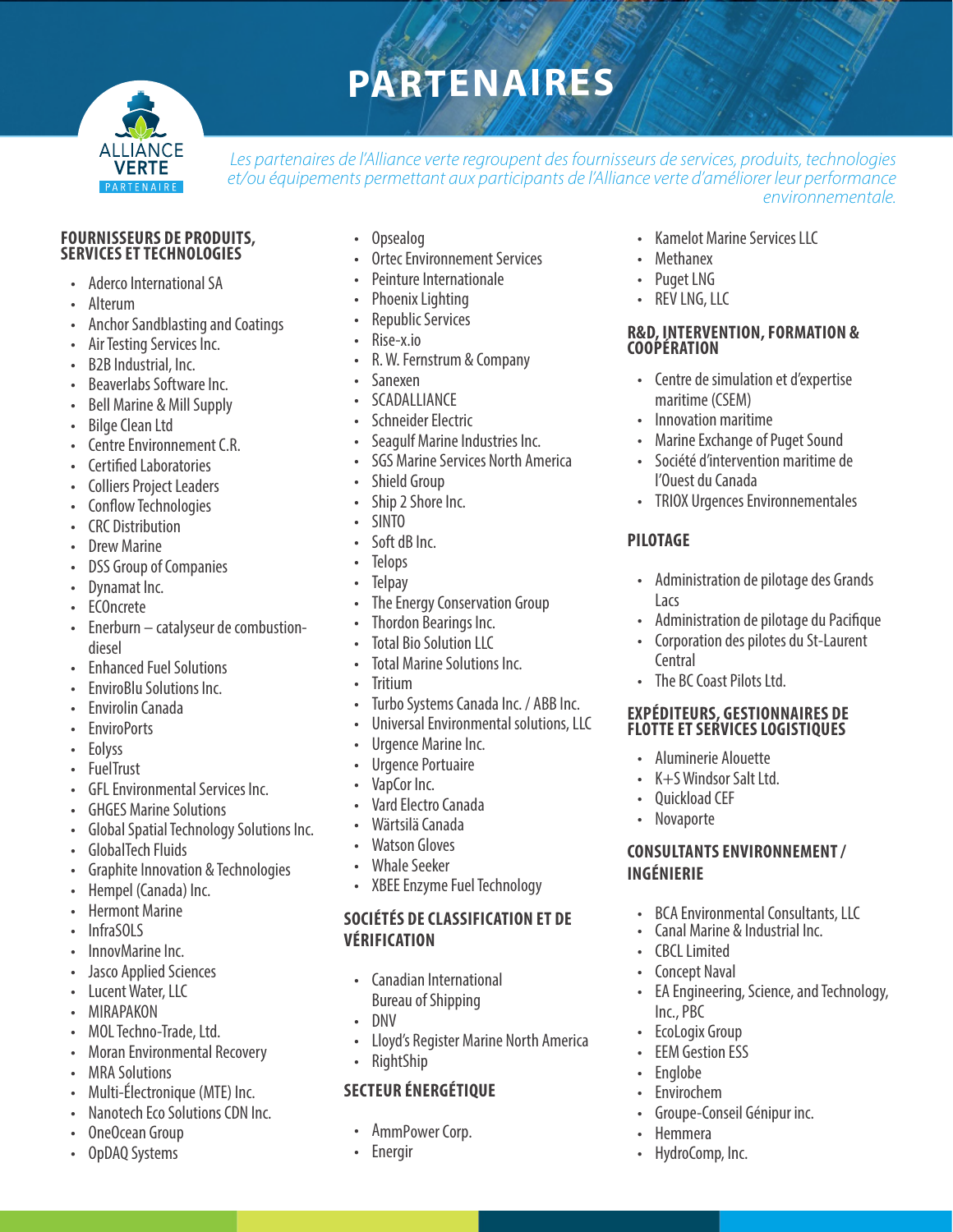# **PARTENAIRES**



*Les partenaires de l'Alliance verte regroupent des fournisseurs de services, produits, technologies et/ou équipements permettant aux participants de l'Alliance verte d'améliorer leur performance environnementale.*

#### **CONSULTANTS ENVIRONNEMENT / INGÉNIERIE**(suite)

- Khtada Environmental Services Limited Partnership
- Keystone Environmental McElhanney Ltd.
- McElhanney Ltd.
- Moffatt & Nichol
- Noise Control Engineering, LLC
- Norda Stelo
- Page Macrae Engineering
- Radicle Climate Smart
- SLR Consulting Canada Ltd.
- SNC-Lavalin inc.
- Stantec
- Triton Environmental
- Ventus Development Services Inc.
- Wood
- WSP Canada



# **ASSOCIATIONS MEMBRES**

*Les associations acceptent d'agir en tant qu'ambassadrices du programme.*

- American Association of Port Authorities
- American Great Lakes Ports Association
- American Maritime Partnership (AMP)
- Association of British Columbia Marine Industries
- Association of Pacific Ports
- American Society of Naval Engineers
- Association canadienne des industries marines et de la construction navale
- Association canadienne des traversiers
- Association des pilotes maritimes du Canada
- Armateurs du Saint-Laurent
- Association des administrations portuaires canadiennes
- BC Marine Terminal Operators Association
- B.C Maritime Employers Association
- Blue Sky Maritime Coalition
- CargoM
- Chamber of Shipping of America
- Chamber of Shipping of British Columbia
- Chambre de commerce maritime
- Council of Marine Carriers
- Council of Marine Professional Associates
- Croisières du Saint-Laurent
- Fédération maritime du Canada
- Florida Ports Council
- FuturePorts
- Independant Marine Ports of Atlantic Canada
- Institute for Sustainable Infrastructure
- **Interferry**
- International Ship-Owners Alliance of Canada
- International Windship Association
- Lake Carriers Association
- Michigan Aggregates Association
- NAMEPA
- North Atlantic Ports Association Inc.
- Ontario Environment Industry Association (OEIA)
- PortVision50.org
- Réseau mondial des villes portuaires (AIVP)
- Société de développement économique du St-Laurent
- Society of Naval Architects and Marine Engineers (SNAME)
- The American Waterways Operators (AWO)
- United States Great Lakes Shipping Association
- Vancouver Maritime Centre for Climate (VMCC)
- Washington Maritime Blue
- Washington Maritime Federation
- Washington Public Ports Association
- Wisconsin Ports